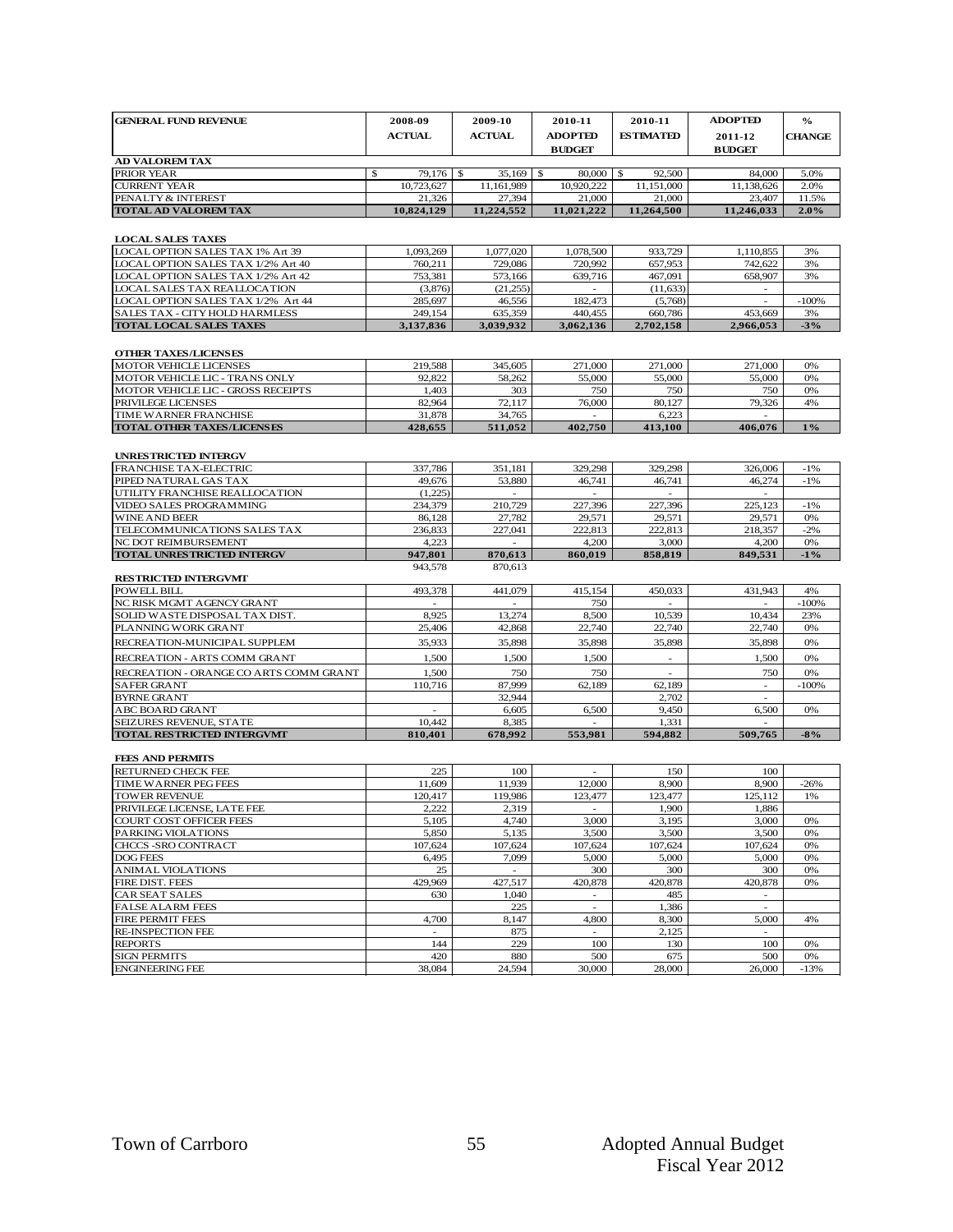| <b>GENERAL FUND REVENUE</b>                                                                                                                                                        | 2008-09                  | 2009-10                  | 2010-11                         | 2010-11                   | <b>ADOPTED</b>              | $\frac{0}{0}$ |
|------------------------------------------------------------------------------------------------------------------------------------------------------------------------------------|--------------------------|--------------------------|---------------------------------|---------------------------|-----------------------------|---------------|
|                                                                                                                                                                                    | ACTUAL                   | ACTUAL                   | <b>ADOPTED</b><br><b>BUDGET</b> | <b>ESTIMATED</b>          | 2011-12<br><b>BUDGET</b>    | <b>CHANGE</b> |
| <b>DEV REVIEW FEE</b>                                                                                                                                                              | 36,303                   | 25,328                   | 20,000                          | 28,575                    | 20,000                      | 0%            |
| STREET INSPECTION FEES                                                                                                                                                             | $\overline{\phantom{a}}$ | $\sim$                   | 100                             | $\overline{\phantom{a}}$  |                             | $-100%$       |
| TECHNICAL REVIEW-FUTURE EQPMT                                                                                                                                                      | 7,698                    | 18,200                   | 10,000                          | 12,000                    | 10,000                      | 0%<br>0%      |
| <b>BUILDING PERMITS</b><br><b>ELECTRIC PERMITS</b>                                                                                                                                 | 50,613<br>55,561         | 95,164<br>87,630         | 55,000<br>50,000                | 55,000<br>60,000          | 55,000<br>50,000            | 0%            |
| <b>MECH. PERMITS</b>                                                                                                                                                               | 40,739                   | 67,839                   | 40,000                          | 40,000                    | 40,000                      | 0%            |
| <b>RE-INSPECTION FEE</b>                                                                                                                                                           | 1,185                    | 750                      | 600                             | 600                       | 600                         | 0%            |
| <b>PLUMBING</b>                                                                                                                                                                    | 38,976                   | 56,084                   | 40,000                          | 40,000                    | 36,000                      | $-10%$        |
| <b>HOMEOWNERS RECOVER FEES</b><br><b>RECYCLING FEES</b>                                                                                                                            | 103<br>4,872             | 127<br>7,708             | 400<br>4,800                    | 150<br>7,500              | 150<br>4,800                | $-63%$<br>0%  |
| <b>STREET CUTS</b>                                                                                                                                                                 | $\sim$                   | 938                      | $\sim$                          | 720                       | $\sim$                      |               |
| <b>STREET SIGNS</b>                                                                                                                                                                | 255                      | 178                      |                                 | 2,000                     |                             |               |
| <b>DRIVEW A Y PERMIT FEES</b>                                                                                                                                                      | 480                      | 80                       | $\overline{a}$                  | 160                       | $\sim$                      |               |
| <b>STREET CLOSING</b>                                                                                                                                                              | 6,315                    | 1,185                    | 500                             | 500                       | 500                         | 0%            |
| REFUSE COLLECTION FEES<br><b>REFUSE COLLECTION - DUMPSTER</b>                                                                                                                      | 875<br>84.453            | 812<br>90.587            | 1,500<br>88,788                 | 1,500<br>110,000          | 1,500<br>88,788             | 0%<br>0%      |
| <b>TOTAL FEES &amp; PERMITS</b>                                                                                                                                                    | 1,062,026                | 1,175,314                | 1,022,867                       | 1.074.730                 | 1.015.238                   | $-1\%$        |
|                                                                                                                                                                                    |                          |                          |                                 |                           |                             |               |
| <b>SALES &amp; SERVICES</b>                                                                                                                                                        |                          |                          |                                 |                           |                             |               |
| <b>RECREATION FEES</b>                                                                                                                                                             | 198,109<br>(11, 644)     | 189,893<br>(8,099)       | 168,587<br>(11, 644)            | 174,959<br>(9,991)        | 168,587<br>(11, 644)        | 0%<br>0%      |
| DISCOUNT - RECREATION FEES<br>TOWN CENTER FEES                                                                                                                                     | 82,612                   | 74,500                   | 94,760                          | 71,000                    | 80,000                      | $-16%$        |
| <b>DISCOUNT - TOWN CENTER FEES</b>                                                                                                                                                 | (8,248)                  | (300)                    | (8,248)                         | (1,100)                   | (8,248)                     | 0%            |
| SALES- MERCH & CONCESSIONS-MUSIC                                                                                                                                                   |                          | $\sim$                   |                                 |                           |                             |               |
| SALES- MERCH & CONCESSIONS-POETRY                                                                                                                                                  |                          |                          |                                 |                           |                             |               |
| <b>SALES-MERCH &amp; CONCESSIONS</b><br>SALES- MERCH & CONCESSIONS-FILM                                                                                                            | $\overline{\phantom{a}}$ | 487                      | 1,000                           | 1,000<br>1.948            | 1,000                       | 0%            |
| SALES-MERCH & CONCESSIONS-HALLO                                                                                                                                                    |                          | 158                      | 150                             | 274                       | 150                         | 0%            |
| <b>TOTAL SALES &amp; SERVICES</b>                                                                                                                                                  | 260,829                  | 256,639                  | 244,606                         | 238,090                   | 229,846                     | $-6\%$        |
|                                                                                                                                                                                    |                          |                          |                                 |                           |                             |               |
| <b>INVESTMENT EARNINGS</b><br><b>INTEREST EARNED</b>                                                                                                                               | 149,960                  | 24,253                   | 50,000                          | 15,000                    | 25,000                      | -50%          |
| <b>TOTAL INVESTMENT EARNINGS</b>                                                                                                                                                   | 149.960                  | 24,253                   | 50,000                          | 15,000                    | 25,000                      | $-50%$        |
|                                                                                                                                                                                    |                          |                          |                                 |                           |                             |               |
|                                                                                                                                                                                    |                          |                          |                                 |                           |                             |               |
|                                                                                                                                                                                    |                          |                          |                                 |                           |                             |               |
|                                                                                                                                                                                    | 2,370                    | 2,370                    | 2,000                           | 2,370                     | 2,370                       | 19%           |
|                                                                                                                                                                                    | 660                      |                          |                                 | 215                       |                             |               |
| <b>OTHER REVENUES</b><br>RENT-FARMER'S MKT<br><b>MISC INVENTORY</b><br><b>MISCELLANEOUS</b>                                                                                        | 44,462                   | 3,277                    | 1,500<br>÷                      | 1,500<br>$\overline{a}$   | 1,500<br>÷                  | 0%            |
| <b>SALE OF MATERIAL</b><br>SALES OF CEMETERY LOTS                                                                                                                                  | 2,917<br>9.060           | 481<br>6,040             | 6.000                           | 7.455                     | 6.000                       | 0%            |
| <b>SALE/FIXED ASSETS</b>                                                                                                                                                           | 32,764                   | 26,610                   | 10,000                          | 74,000                    | 20,000                      | 100%          |
|                                                                                                                                                                                    | $\overline{\phantom{a}}$ | $\overline{a}$           | ÷                               | $\overline{\phantom{a}}$  | ÷                           |               |
| <b>DONATIONS - ART COMM</b><br>DONATIONS - CD & MEMORABILIA                                                                                                                        | 2,630                    | 2,425                    | 1,200                           | 2,510                     | 1,200                       | 0%            |
| DONATIONS-WALK CARRBORO                                                                                                                                                            | 4,996                    | $\overline{a}$           |                                 | 211                       |                             |               |
| <b>MISCELLANEOUS</b><br><b>POLICE MISC</b>                                                                                                                                         | 319<br>3,926             | 59<br>3.924              | 500<br>2.500                    | 1,104<br>2,870            | 500<br>2,500                | 0%<br>0%      |
| <b>FIRE MISC</b>                                                                                                                                                                   | $\overline{2,}146$       | 3,311                    | 1,000                           | 2,000                     | 1.000                       | 0%            |
|                                                                                                                                                                                    | 492                      | 6,849                    | 500                             | 892                       | 500                         | 0%            |
|                                                                                                                                                                                    | 4,138                    | 5,209                    | 3,500                           | 4,039                     | 3,500                       | 0%            |
|                                                                                                                                                                                    | 2,430                    | 2,662                    | 2,600                           | 2,500                     | 2,600                       | 0%            |
|                                                                                                                                                                                    | 1,508<br>467             | 31<br>458                | $\sim$                          | 445<br>1,768              | $\mathcal{L}_{\mathcal{A}}$ |               |
|                                                                                                                                                                                    |                          | $\overline{\phantom{a}}$ | 50                              | $\mathcal{L}$             | 50                          | 0%            |
| <b>MISCELLANEOUS</b><br>REFUSE CART SALES<br>YARD WASTE CONTAINERS<br><b>MISCELLANEOUS R &amp; P</b><br><b>DONATIONS</b><br>DONATIONS - CARRBORO DAY<br>DONATIONS - MUSIC FESTIVAL | 10,441                   | 8,100                    | 10.439                          | 8,100                     | 10.439                      | 0%            |
|                                                                                                                                                                                    | 1,547                    | 270                      |                                 | 15                        |                             |               |
|                                                                                                                                                                                    | 4,504                    | 3,036                    | 1,890                           | 1,637                     | 1,890                       | 0%            |
|                                                                                                                                                                                    | 340                      | 167                      | 390                             |                           | 390                         | 0%            |
|                                                                                                                                                                                    | 1,699<br>142,015         | 76,240                   | 44.069                          | 1,318<br>114.949          | 54,439                      | 24%           |
|                                                                                                                                                                                    |                          |                          |                                 |                           |                             |               |
| <b>DONATIONS - JULY 4TH</b><br>DONATIONS - FILM FESTIVAL<br>DONATIONS ARTS COMMITTEE<br>PLANNING MISC.<br><b>TOTAL OTHER REVENUES</b><br>OTHER FINANCING SOURCES                   |                          |                          |                                 |                           |                             |               |
|                                                                                                                                                                                    | $\sim$                   | 617,955                  | 560,500                         | 560,500                   | 298,850                     | $-47%$        |
|                                                                                                                                                                                    |                          | $\sim$                   | 526,591                         | 526,591                   | 712,163                     | 35%           |
| <b>INSTALLMENT FINANCING PROCEEDS</b><br>FUND BALANCE APPROPRIATED<br>TRANSFER FR GRANT FUND<br>TRANSFER FR CAP RESERVE FUND                                                       | 34,200                   | 544,806                  | 176,945                         | 176,945                   | 176,945                     | 0%            |
| TRANSFER FROM CAPITAL PROJ FD                                                                                                                                                      | $\sim$                   |                          |                                 |                           |                             |               |
| TOTAL OTHER FINANCING SRCE                                                                                                                                                         | 34,200                   | 1,162,761                | 1,264,036                       | 1,264,036                 | 1,187,958                   | $-6\%$        |
| <b>TOTAL REVENUES</b>                                                                                                                                                              | \$17,797,853             | \$19,020,348             |                                 | \$18,525,686 \$18,540,264 | \$18,489,939                | $0\%$         |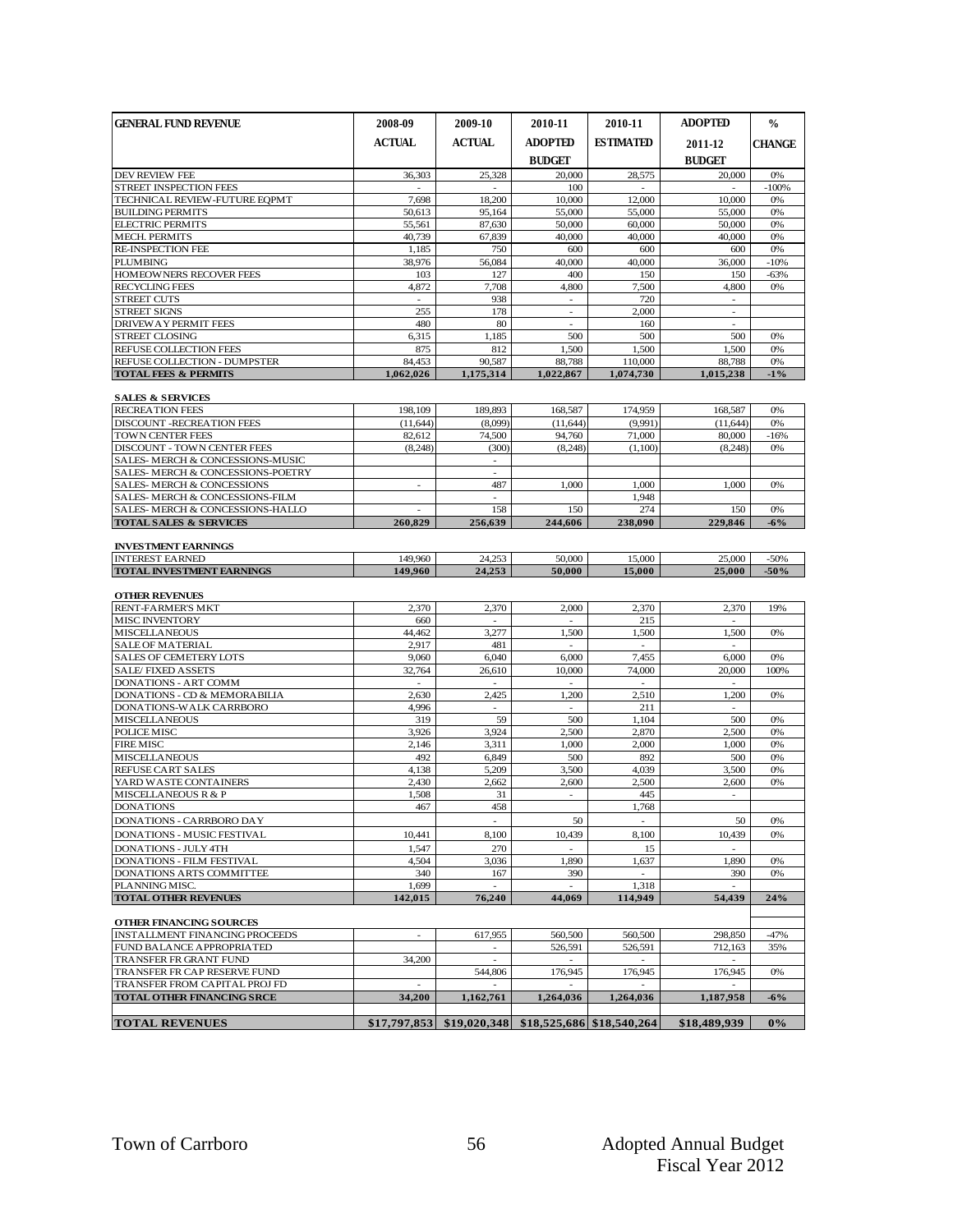# **GENERAL FUND REVENUE DESCRIPTIONS**

The following information briefly explains the major sources of revenue for the Town of Carrboro in the FY 2011-12 Budget.

## **AD VALOREM TAXES**

The largest single source of revenue to municipalities in North Carolina is the Ad Valorem revenue which represents a tax paid by those owning property within the municipality. Ad Valorem Taxes or property tax income includes real property, motor vehicle and business personal property taxes.

The property tax base is estimated at \$1,930,004,544. Each penny on the tax rate generates approximately \$188,947.

The General Assembly has approved various higher exemptions for senior citizens aged 65 or older and for citizens, including veterans, who are 100% disabled and subsist on a specified household income. These exemptions are expected to reduce the tax base available for taxation by an estimated \$6,555,628. This action, while attempting to reduce the impact of the overall tax burden of this population, does result in a loss in property tax revenue of \$38,639.

## **LOCAL SALES TAXES**

The State collects and distributes the proceeds from the local levied tax on retail sales consisting of a 1% sales tax (Article 39); and three  $\frac{1}{2\%}$  sales tax (Articles 40, 42 & 44). The Article 44 sales tax was implemented in 2002. Food is exempted from this tax. In exchange for Article 44, the General Assembly repealed local government reimbursements for inventory tax, intangibles tax, tax on food stamp purchases, and homestead exemption. In 2007, the General Assembly passed legislation to have the State assume county Medicaid costs and eliminate the Article 44 local sales tax. Effective October 1, 2008, the state took over one quarter cent of the Article 44 local options sales tax and effective October 1, 2009, the state took over the remaining one-quarter cent of that local tax. *The legislation provides for municipalities to be completely reimbursed for the loss of their share of these tax revenues, including growth.* The first one-quarter cent was replaced by a payment equal to 50% of the amount each municipality receives from the Article 40 local sales tax and the second one-quarter cent will be replaced by a payment equal to 25% of the amount each municipality receives for the Article 39 local sales tax.

Funds for the hold harmless payment to municipalities come from the counties' share of sales tax revenues. There is no expiration date on the hold harmless payments. The legislation also changes the distribution for the Article 42 local option sales tax from per capita to point of delivery distribution. *A hold harmless provision ensures that this change will not affect municipal distributions.*

## **OTHER TAXES AND LICENSES**

This category of revenue is comprised of motor vehicle licenses, privilege licenses, and the Time-Warner Franchise.

*Privilege Licenses* - Privilege Licenses are issued annually to entities conducting business within the Town of Carrboro. The type of business conducted determines the fee charged. Businesses, where not restricted by state law, are assessed a fee based on gross receipts earnings.

*Motor Vehicle License Tax* –The vehicle license tax is \$30 per car. The Town allocates \$5 of this motor vehicle license fee to offset cost increases paid by the Town for the transit partnership with Chapel Hill and UNC-Chapel Hill.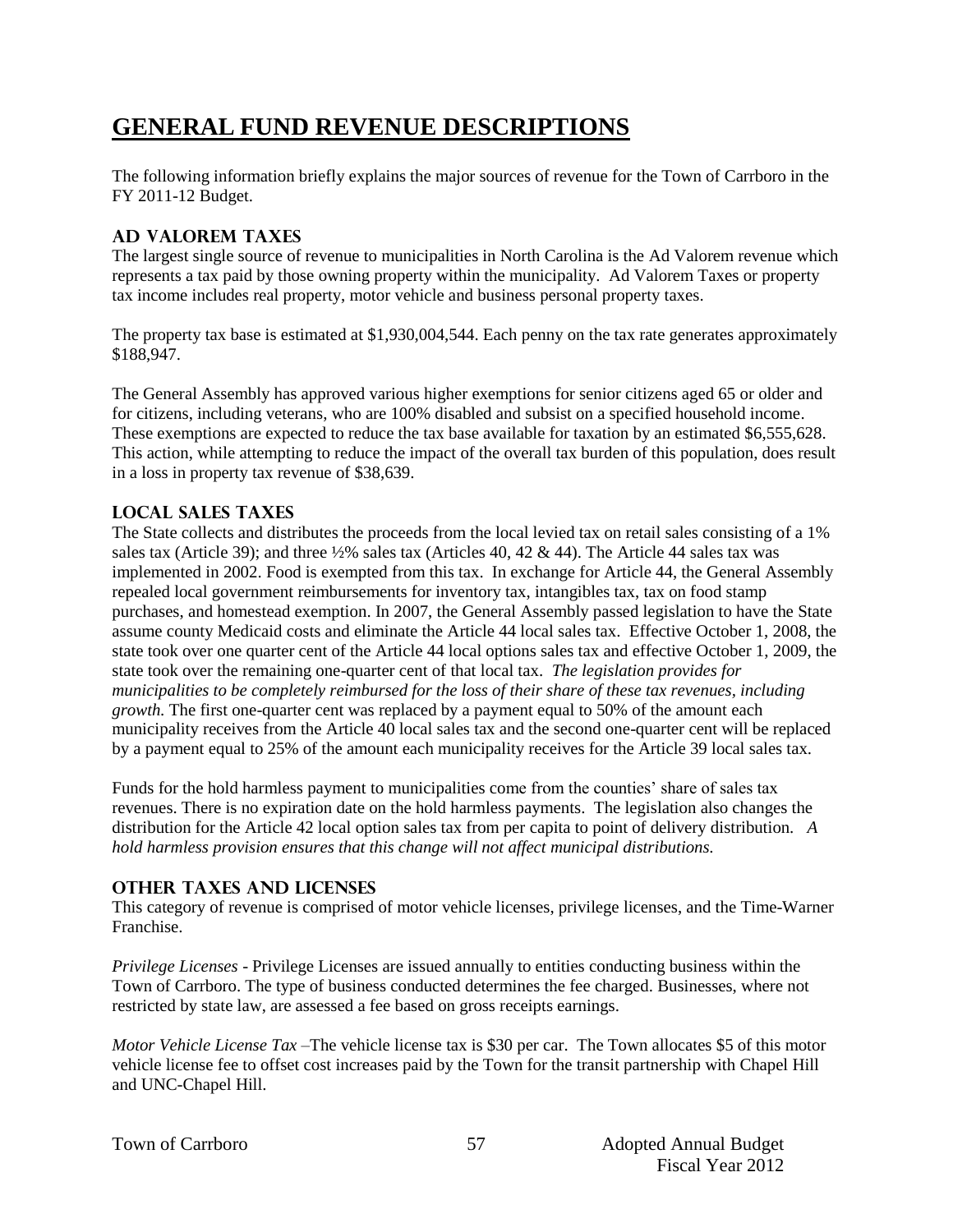*Time Warner Franchise Agreement -* The largest revenue in this category was the franchise revenues received from Time Warner franchise agreement where the Town is paid five percent of the gross revenues collected on Carrboro subscribers. Given the legislative changes, this revenue capacity became limited.

The Town's definition of "gross revenues" or "gross receipts" is broader than the state's for its sales tax, and is eligible to collect franchise taxes on those items not covered by the state definition. The town, like numerous other municipalities, expected to collect these revenues until franchise agreement expired. The Town's agreement ends in 2011. *These revenues are available so long as no other cable competitor identifies Carrboro as a service area. At this time, the Town does not expect to earn revenue under the Time Warner Cable Franchise.* 

## **UNRESTRICTED INTERGOVERMENTAL REVENUE**

This category of revenue is primarily comprised of state-collected local revenues that are not directed to specific programs or services. Primarily comprised of state-collected local revenues that once was simply known as the utility franchise tax, this category of revenue shows an increase due to growth despite the effects of a recession.

*Local Video Programming Revenues*- Beginning January 1, 2007, local governments were no longer able to impose franchise taxes on video programming services. In conjunction, a sales tax on video programming services was added by the State that covered some of the same revenue received directly by local governments. The first distribution of the state video programming revenues to local governments was in early June 2007.

*Electricity Franchise Tax* – represents actual receipts from electric services within the municipal boundaries. This revenue source is affected by changes in population and highly sensitive to weather.

*Piped Natural Gas Excise Tax* - This revenue represents an excise tax on piped natural gas. Amounts received are based on monthly therm volumes received by the end-user of the gas. This revenue was separated from electric franchise tax (formerly called utility franchise revenue) in 1998 and is distributed by a formula that establishes a "benchmark" or minimum revenue to be received by the municipality. Additional revenue may accrue to the jurisdiction once all municipalities receive their share of the benchmark.

*Wine and Beer Tax* – provides for the distribution of 23.75% state beer tax collections to local governmental units in which beer is legally sold. It further provides for taxes on unfortified wine and 22% of collections for taxes on fortified wine to local governmental units in which wine is legally sold, on a per capita basis. The Town's share of these revenues has been reduced by two-thirds, the difference representing the portion retained by the State of North Carolina as a measure to balance the state budget. The Town expects the State to continue with this reduction for the next fiscal year.

*Telecommunication Sales Tax*- In 2001, the General Assembly replaced the utility franchise tax on local telephone service with a new sales tax on telecommunications. The Town experienced its first full fiscal year of telecommunications tax revenue effective June 30, 2003.

## **RESTRICTED INTERGOVERNMENTAL REVENUE**

Restricted intergovernmental revenues represent state and federal grants or other local governmental revenues received for specific purposes by the Town, the largest of which is the recurring Powell Bill grant funds for street resurfacing.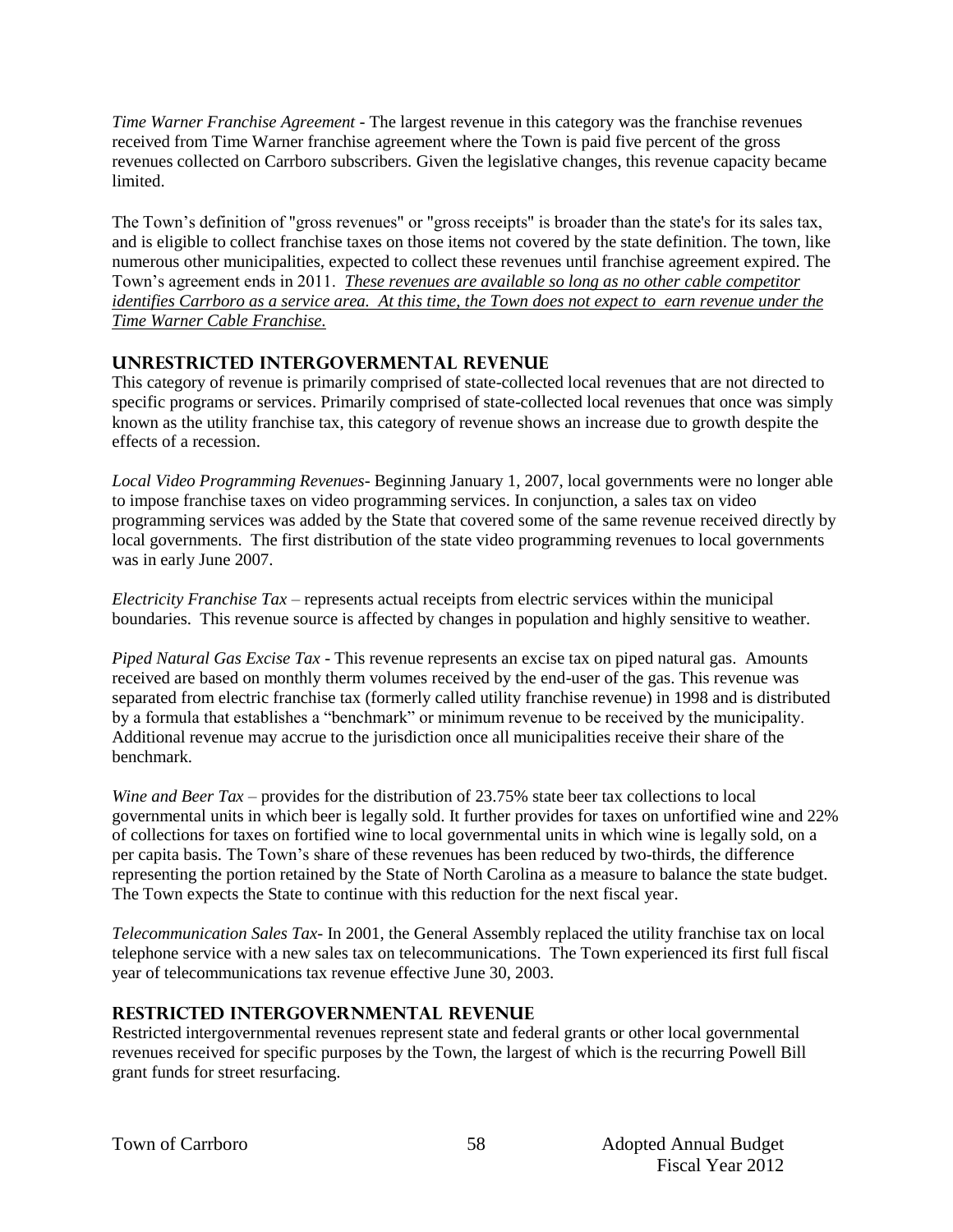*Powell Bill* – These grant revenues are generated from the State's gasoline tax and a percentage of this tax is returned to the municipality through a formula based on population and street mileage. Powell Bill funds can only be used for street maintenance, construction, traffic signs, sidewalks, curbs, gutters, drainage and other related needs.

*Durham-Chapel Hill-Carrboro Urban Area Planning Work Program Grant* – This grant provides support toward the Transportation Planner salary costs.

*Recreation Municipal Supplement –* Orange County provides a supplement to the Town for recreation programs in recognition of town services offered to county residents.

*ABC (Alcoholic Beverage Control) Board Grant* – The Police Department applies annually for a grant to assist the ABC Board in managing alcohol violation programs.

## **FEES AND PERMITS**

The Town charges various types of permits and fees to residences and commercial establishments needing specific services. A large portion of the fees and permits received by the Town relate to development and growth within the Town.

*Time Warner Public Education and Government Fees (PEG) –* The Time Warner Franchise agreement allows the Board of Aldermen to assess a special fee to cable consumers to purchase cable equipment for televising board meetings. This fee was implemented in FY04-05 to fund improvements to the cable casting equipment for televising board meetings.

The Town is budgeting for \$12,000 to be collected on this special cable fee, with the intent of setting aside those funds in a reserve account for future equipment costs, if collected.

*Fire District Fees* - The Carrboro Fire Department provides fire protection services to the South Orange Fire District located in Orange County and outside of the Town's limits. A three-member fire district board meets annually and approves the tax rate for the fire district based on a formula developed by the County and the Town of Carrboro. Orange County pays the Town for the fire protection services based on the approved fire district tax rate.

*Chapel Hill-Carrboro School District* - It is anticipated that the Chapel Hill Carrboro School District will continue to contract with the Town to provide two School Resource Officers. One shall be stationed at McDougle Middle School and one at the new Carrboro High.

*Engineering Fees* - Applicants are responsible for paying 80% of fees assessed by the Town's Engineers (Sungate Design Group). Sungate bills the Town and the Town, in turn, sends a bill to the applicant for all such fees.

*Development Review Fees* - Applicants wishing to receive a Zoning Permit, Special Use Permit, or Conditional Use Permit must pay the appropriate fee for the Town to review plans for adherence to the Land Use Ordinance before a permit may be issued. The fee is paid one-time even though the plans may be reviewed multiple times before a permit is issued.

*Building Permits* are issued on new and existing buildings when the buildings are renovated or newly constructed for commercial property, single-family dwellings, townhouses, condominiums and duplexes.

59

*Electric Permits* are issued on new and existing buildings for service changes, premises wiring and commercial up-fits.

Town of Carrboro **Adopted Annual Budget** 59 Adopted Annual Budget Fiscal Year 2012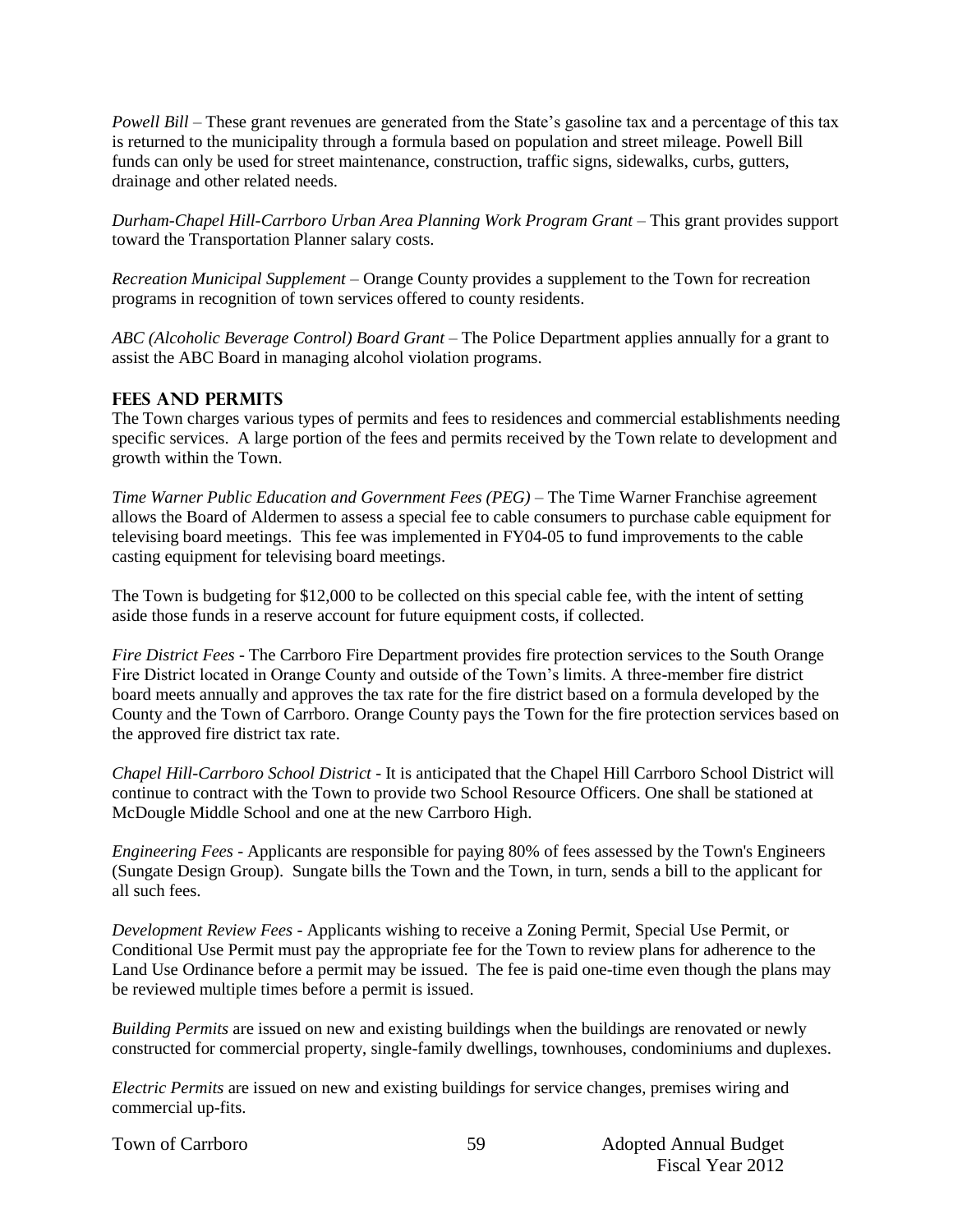*Mechanical Permits* are issued on new installation of residential and commercial buildings and replacement of heating and cooling equipment.

*Plumbing Permits* are issued on new and renovated buildings i.e. water and sewer, irrigation and backflow.

*Dumpster Collection Fees* represent a fee added in FY02-03 for the collection of commercial refuse on October 1, 2002. The Town began at that time charging the full cost of pickup and disposal of all refuse the Town collects from all commercial dumpsters in Town.

*Tower Revenue* - The Town owns a cell tower and leases space via a multi-year contract for antennas.

#### **SALES AND SERVICES**

*Recreational Fees and Town Center Fees* represent fees for a variety of recreational services and activities offered to town residents. The Town's Park facilities, such as picnic shelters, ball fields and the multi-purpose areas are also available for rent. In the past few years, the town has been able to offer meeting rooms and facility space within the Century Center to the public for rental for various functions. The Town sponsors various team sports and programs for the Town's citizens.

#### **INVESTMENT EARNINGS**

*Interest Income* - The Town generates interest income by investing idle cash in interest paying checking accounts and money market accounts.

#### **OTHER REVENUES**

Representing a very small portion of the overall revenue stream, this revenue is comprised of donations, rent, reimbursements for town services provided to other jurisdictions, fixed asset sales, and other sundry sales.

#### **OTHER FINANCING SOURCES**

This category of revenue represents debt proceeds received by the Town or funds that are transferred from another fund into the General Fund. Highlights include:

*Lease-purchase or Bond Proceeds –* This represents the full cost of equipment or other capital purchase that the Town has obtained through installment or bond financing. Following generally accepted accounting practices, the full cost of the financed equipment is budgeted (equipment purchased in that fiscal year) in addition to the lease payment. However, an offsetting entry equal to the full cost value of the equipment is budgeted on the revenue side as lease proceeds. Thus, the true tax impact of the financed equipment is the lease or debt service payment only.

*Transfers from Other Funds –* While the General Fund is the major operating budget for the Town, several other funds exist where the Town may choose to transfer resources from those funds to the General Fund. The most common transfers seen are from the capital reserve fund or from the capital projects fund.

#### **Fund Balance Appropriated**

Funds accumulated through the under-expenditure of budgeted appropriations and the receipt of revenues that exceed budgeted projections result in fund balance or reserves. An appropriation of fund balance is sometimes necessary to balance projected revenues with expenditures. The level of appropriation is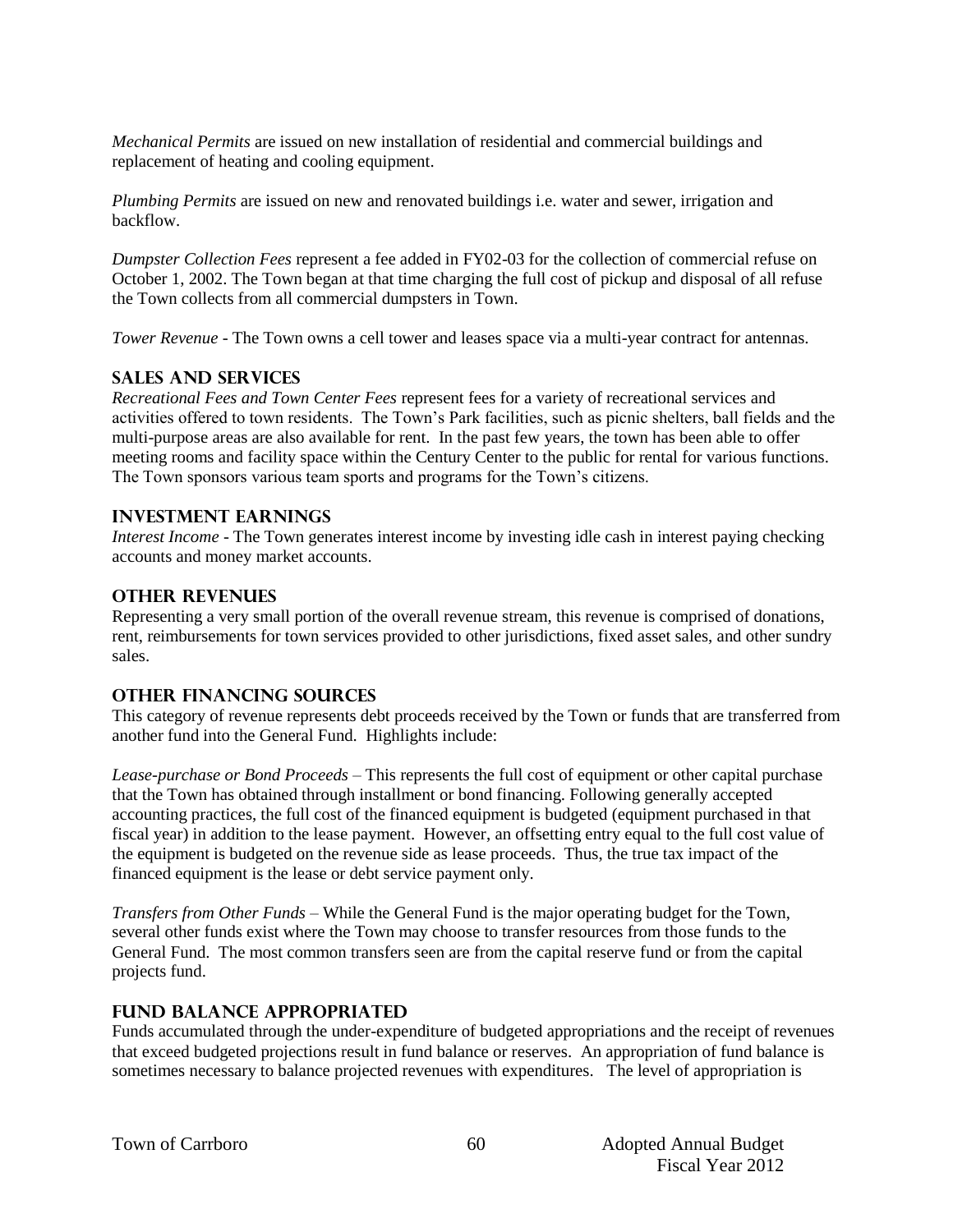determined by the differences between estimated expenditures and the expected revenues. The FY 2011- 12 budget appropriates \$712,163 in fund balance reserves.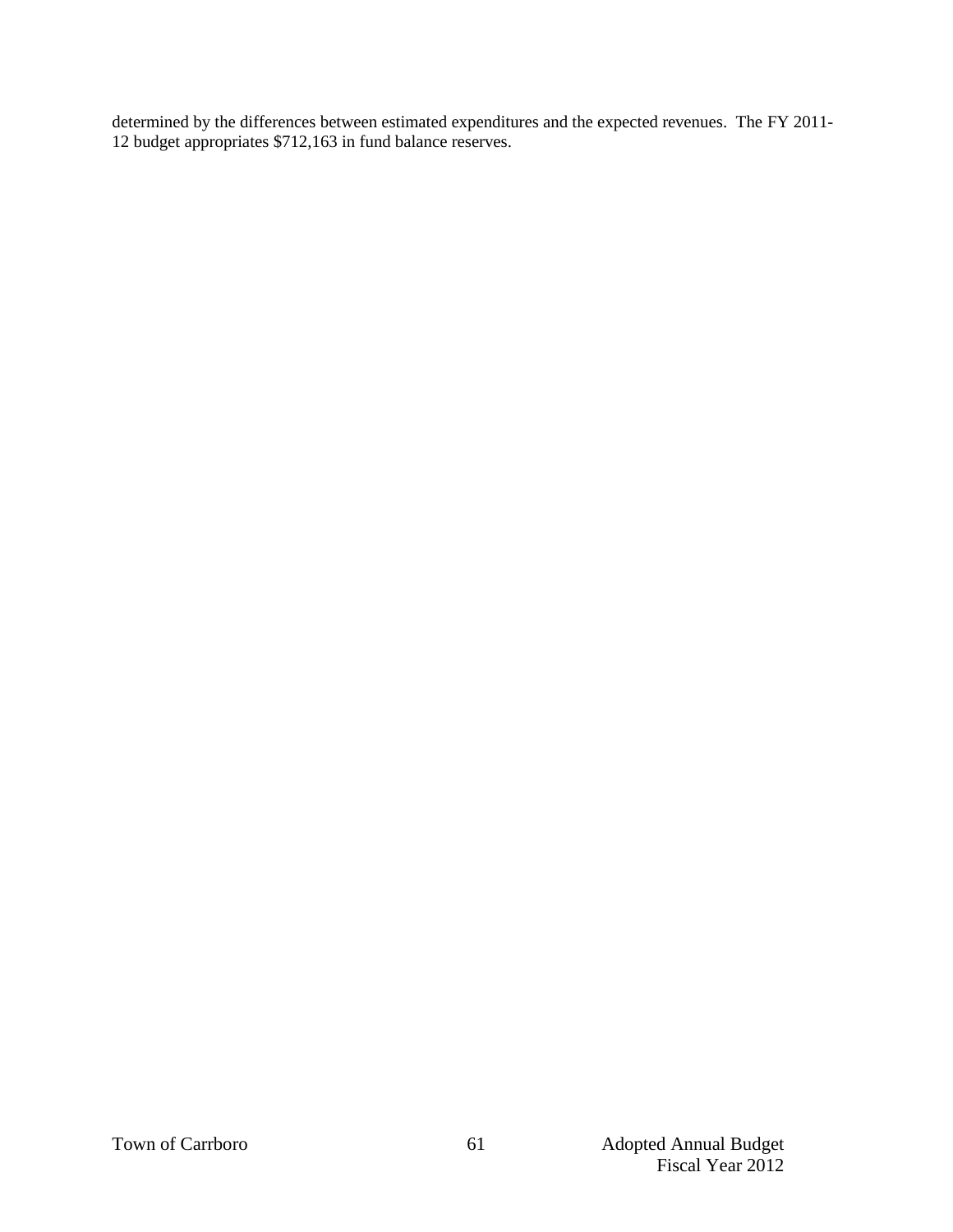

# **General Fund Balance as a Percentage of Operating Revenues**

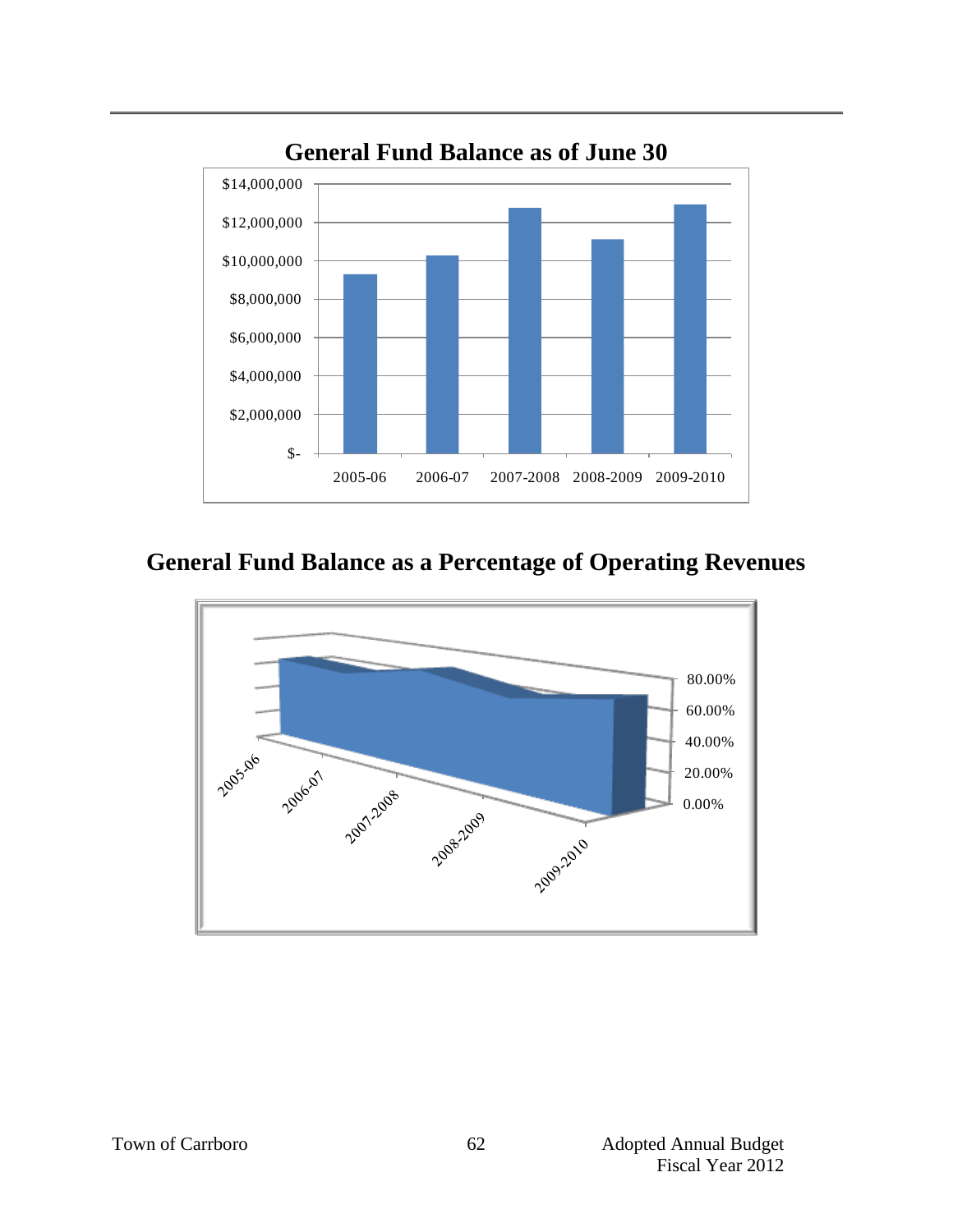#### **GENERAL FUND SUMMARY OF EXPENDITURES**

| SUMMARY OF EXPENDITURES |               |                |                |                  |  |  |  |
|-------------------------|---------------|----------------|----------------|------------------|--|--|--|
| 2008-09                 | 2009-10       | 2010-11        | 2011-12        | % CHANGE         |  |  |  |
| <b>ACTUAL</b>           | <b>ACTUAL</b> | <b>ADOPTED</b> | <b>ADOPTED</b> | <b>2012 FROM</b> |  |  |  |
|                         |               | <b>BUDGET</b>  | <b>BUDGET</b>  | 2011             |  |  |  |

#### **SUMMARY**

| $1\%$  |
|--------|
| $-4\%$ |
| 24%    |
|        |
| $0\%$  |
|        |
|        |

# **GENERAL FUND FY2011-12 BUDGET CATEGORY OF EXPENDITURE BY DEPARTMENT**

|                               | <b>PERSONNEL</b> | <b>OPERATING</b> | <b>CAPITAL</b> |              |
|-------------------------------|------------------|------------------|----------------|--------------|
| <b>DEPARTMENT</b>             | <b>SERVICES</b>  | <b>COSTS</b>     | <b>OUTLAY</b>  | <b>TOTAL</b> |
| <b>MAYOR &amp; ALDERMEN</b>   | 119,086          | 179,150          | $\bf{0}$       | 298,236      |
| <b>ADVISORY BOARDS</b>        | 0                | 11,800           | $\mathbf{0}$   | 11,800       |
| <b>GOVERNANCE SUPPORT</b>     | $\mathbf 0$      | 268,541          | $\bf{0}$       | 268,541      |
| <b>TOWN MANAGER</b>           | 252,434          | 23,553           | $\mathbf{0}$   | 275,987      |
| ECONOMIC & COMM DEV.          | 109,625          | 40,979           | 0              | 150,604      |
| <b>TOWN CLERK</b>             | 71,670           | 16,450           | $\bf{0}$       | 88,120       |
| <b>MANAGEMENT SERVICES</b>    | 464,367          | 537,234          | $\bf{0}$       | 1,001,601    |
| <b>HUMAN RESOURCES</b>        | 313,061          | 63,670           | 0              | 376,731      |
| <b>INFORMATION TECHNOLOGY</b> | 172,965          | 667,070          | 28,750         | 868,785      |
| <b>POLICE</b>                 | 2,770,125        | 350,726          | 239,050        | 3,359,901    |
| <b>FIRE</b>                   | 2,139,075        | 262,560          | 0              | 2,401,635    |
| <b>PLANNING</b>               | 991,699          | 172,321          | 28,000         | 1,192,020    |
| <b>TRANSPORTATION</b>         | $\bf{0}$         | 1,064,150        | $\bf{0}$       | 1,064,150    |
| <b>PUBLIC WORKS</b>           | 1,839,580        | 1,503,811        | 451,490        | 3,794,881    |
| <b>PARKS &amp; RECREATION</b> | 1,049,408        | 346,990          | 31,800         | 1,428,198    |
| <b>NON-DEPARTMENTAL</b>       | 459,638          | 47,000           | 0              | 506,638      |
| <b>DEBT SERVICE</b>           | 0                | 1,402,111        | $\bf{0}$       | 1,402,111    |
| <b>TOTALS</b>                 | 10,752,733       | 6,958,116        | 779,090        | 18,489,939   |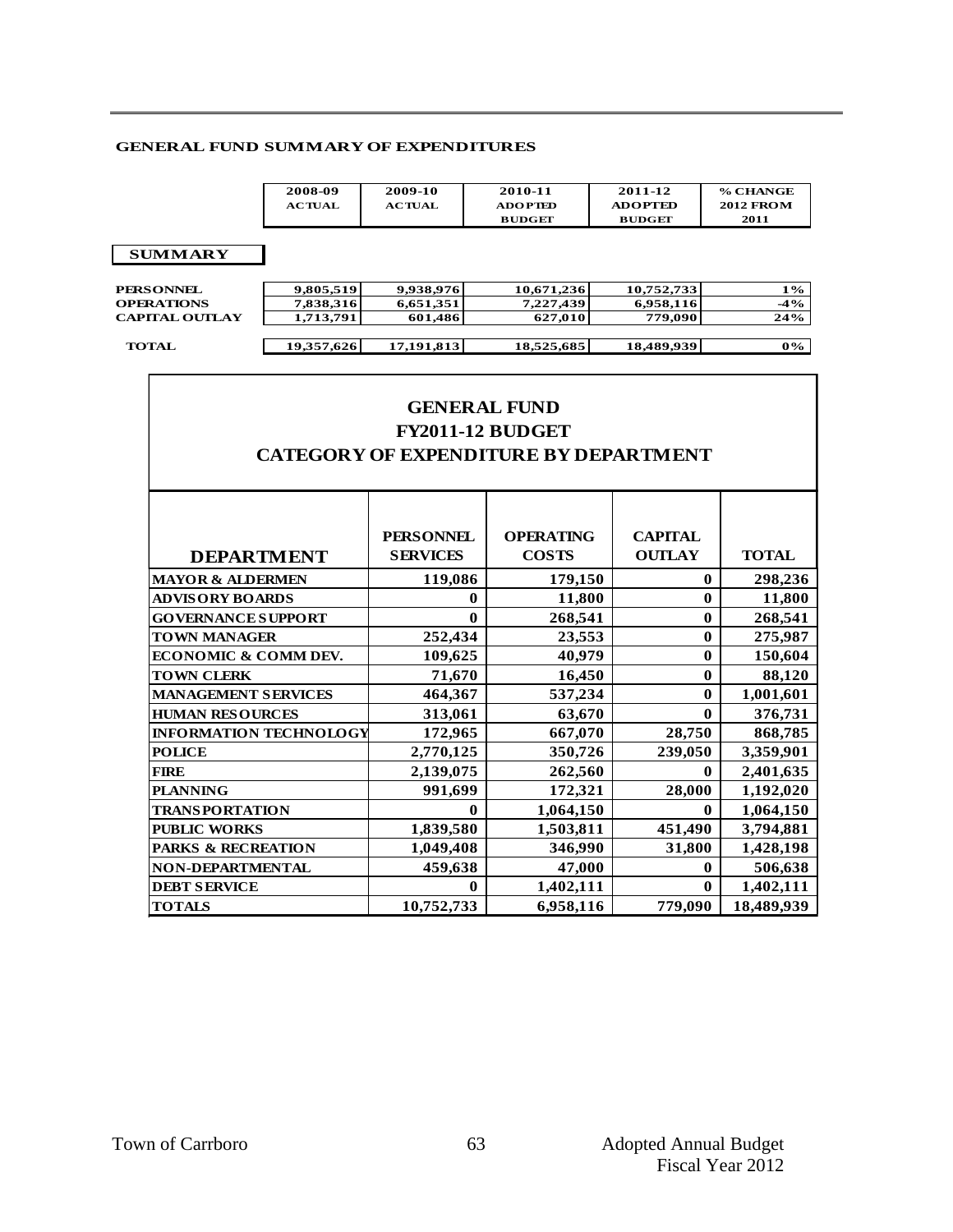## *General Fund – Summary of Full and Part-time Positions Department and Division Level (if applicable)*

|                                                          | FV      |         | FV      |
|----------------------------------------------------------|---------|---------|---------|
| <b>Position</b>                                          | 2009-10 | 2010-11 | 2011-12 |
| Assistant to the Mayor (part-time $@$ 20 hours per week) |         |         |         |
| <b>Total Count, Board of Aldermen</b>                    |         |         |         |

## **Board of Aldermen**

#### **Town Manager**

|                                      | FY      |         | FY      |
|--------------------------------------|---------|---------|---------|
| <b>Position</b>                      | 2009-10 | 2010-11 | 2011-12 |
| <b>Town Manager</b>                  |         |         |         |
| <b>Assistant to the Town Manager</b> |         |         |         |
| <b>Total Count, Town Manager</b>     |         |         |         |

## **Economic and Community Development**

|                                                               | FY      |         | FY      |
|---------------------------------------------------------------|---------|---------|---------|
| <b>Position</b>                                               | 2009-10 | 2010-11 | 2011-12 |
| <b>Economic &amp; Community Development Director</b>          |         |         |         |
| <b>Program Support Assistant II (part-time @ 20 hrs/week)</b> |         |         |         |
| <b>Total Count, Economic &amp; Community Development</b>      |         |         |         |

#### **Town Clerk**

|                                | FY      | FV      | FY      |
|--------------------------------|---------|---------|---------|
| <b>Position</b>                | 2009-10 | 2010-11 | 2011-12 |
| <b>Town Clerk</b>              |         |         |         |
| <b>Total Count, Town Clerk</b> |         |         |         |

## **Management Services**

|                                                              | FV      |         | FY      |
|--------------------------------------------------------------|---------|---------|---------|
| <b>Position</b>                                              | 2009-10 | 2010-11 | 2011-12 |
| <b>Finance Director</b>                                      |         |         |         |
| <b>Accounting Officer</b>                                    |         |         |         |
| <b>Purchasing Officer/Budget Analyst</b>                     |         |         |         |
| <b>Staff Accountant</b>                                      |         |         |         |
| <b>Accounting Technician II</b>                              |         |         |         |
| <b>Accounting Technician I</b>                               |         |         |         |
| <b>Program Support Assistant II (part-time @32 hrs/week)</b> |         |         |         |
| <b>Total Count, Management Services</b>                      |         |         |         |

| <b>Position</b>                                     | <b>FV</b><br>2009-10 | FY<br>2010-11 | FY<br>2011-12 |  |  |
|-----------------------------------------------------|----------------------|---------------|---------------|--|--|
|                                                     |                      |               |               |  |  |
| <b>Information &amp; Technology Manager</b>         |                      |               |               |  |  |
| <b>Information Technology Support Engineer</b>      |                      |               |               |  |  |
| <b>Total Count, Information Technology Division</b> |                      |               |               |  |  |

#### **INFORMATION TECHNOLOGY**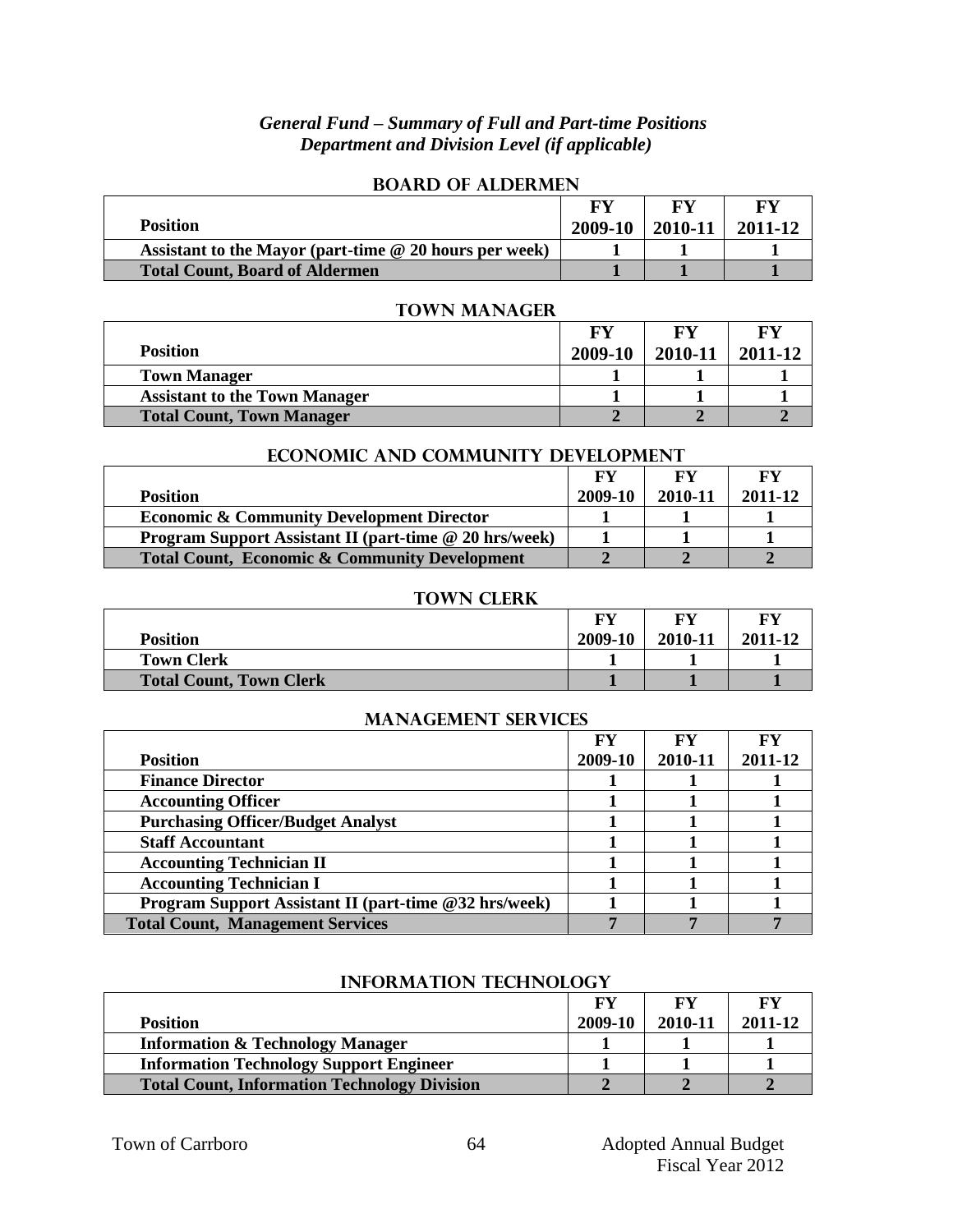# *Positions by Department and Division Level, Continued*

| <b>Position</b>                     | FY<br>2009-10 | FY<br>2010-11 | FY<br>2011-12 |
|-------------------------------------|---------------|---------------|---------------|
| <b>Human Resources Director</b>     |               |               |               |
| <b>Human Resources Analyst</b>      |               |               |               |
| <b>Total Count, Human Resources</b> |               |               |               |

#### **Human Resources**

|                                         | FY      | FY             | FY             |
|-----------------------------------------|---------|----------------|----------------|
| <b>Position</b>                         | 2009-10 | 2010-11        | 2011-12        |
| <b>Police Chief</b>                     |         |                |                |
| <b>Police Captain</b>                   | 2       | $\overline{2}$ | $\overline{2}$ |
| <b>Administrative Assistant</b>         |         |                |                |
| <b>Program Support Assistant II</b>     |         |                |                |
| <b>Administrative Services Division</b> | 5       | 5              | 5              |
| <b>Police Lieutenant</b>                | 4       | 4              |                |
| <b>Police Officer II</b>                | 4       | 4              | 4              |
| <b>Police Officer I</b>                 | 17      | 17             | 17             |
| <b>Police Patrol Division</b>           | 25      | 25             | 25             |
| <b>Police Lieutenant</b>                |         | 1              |                |
| <b>Police Officer II</b>                | 2       | 2              | $\overline{2}$ |
| <b>Police Officer I</b>                 | 4       | 4              | 4              |
| <b>Police Community Services</b>        | 7       |                |                |
| <b>Police Lieutenant</b>                |         |                |                |
| <b>Police Officer II</b>                | 5       | 5              | 5              |
| <b>Police Investigations Division</b>   | 6       | 6              | 6              |
| <b>Animal Control Officer</b>           |         |                |                |
| <b>Animal Control Division</b>          |         |                |                |
| <b>Total Count, Police</b>              | 44      | 44             | 44             |

## **Police**

#### **Fire-Rescue**

|                                                              | <b>FY</b>    | FY             | FY      |
|--------------------------------------------------------------|--------------|----------------|---------|
| <b>Position</b>                                              | 2009-10      | 2010-11        | 2011-12 |
| <b>Fire Chief</b>                                            |              |                |         |
| <b>Program Support Assistant I (part-time @ 20 hrs/week)</b> |              |                |         |
| <b>Fire Supervision Division</b>                             | $\mathbf{2}$ | $\mathfrak{D}$ |         |
| <b>Deputy Fire Chief</b>                                     |              |                |         |
| <b>Fire Captain</b>                                          | 3            | 3              |         |
| <b>Fire Lieutenant</b>                                       | 3            | 3              |         |
| <b>Fire Driver/Mechanic</b>                                  |              |                |         |
| <b>Fire Driver/Operator</b>                                  | 5            | 5              |         |
| <b>Fire Fighter</b>                                          | 21           | 21             | 21      |
| <b>Fire Suppression Division</b>                             | 34           | 34             | 34      |
| <b>Fire Marshal</b>                                          |              |                |         |
| <b>Fire Prevention Division</b>                              |              |                |         |
| <b>Total Count, Fire-Rescue</b>                              | 37           | 37             | 37      |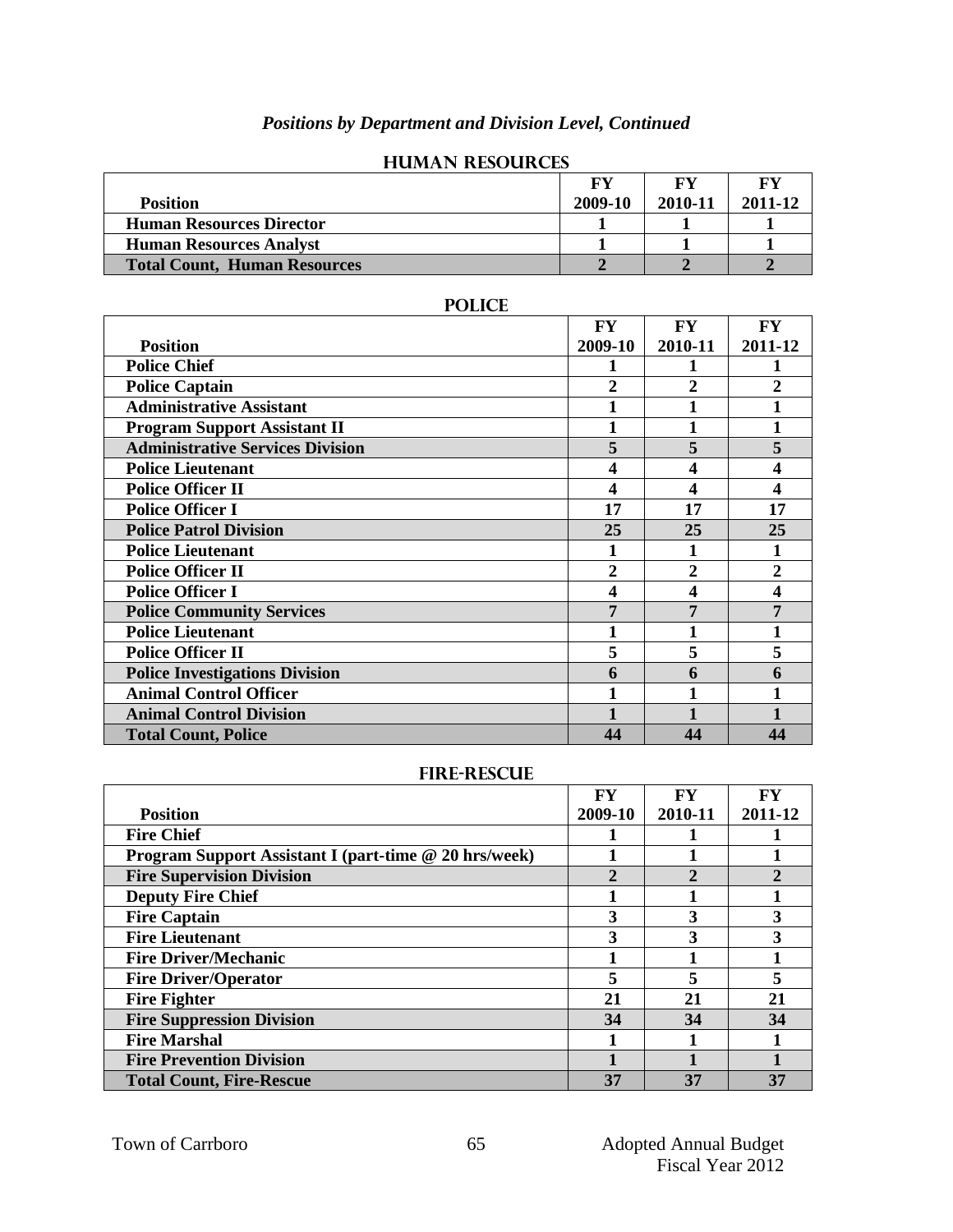|                                         | FY           | FY          | <b>FY</b> |
|-----------------------------------------|--------------|-------------|-----------|
| <b>Position</b>                         | 2009-10      | 2010-11     | 2011-12   |
| <b>Planning Director</b>                |              |             |           |
| <b>Planning Administrator</b>           |              |             |           |
| <b>Transportation Planner</b>           |              |             |           |
| <b>Environmental Planner</b>            |              |             |           |
| <b>GIS Specialist</b>                   |              |             |           |
| <b>Administrative Assistant</b>         |              |             |           |
| <b>Planning Division</b>                | 6            | 6           |           |
| <b>Development Review Administrator</b> |              |             |           |
| <b>Planner/Zoning Specialist</b>        | 3            | 3           |           |
| <b>Program Support Assistant II</b>     |              |             |           |
| <b>Zoning Division</b>                  | 5            |             |           |
| <b>Code Enforcement Supervisor</b>      |              |             |           |
| <b>Code Enforcement Officer III</b>     | $\mathbf{2}$ | $\mathbf 2$ |           |
| <b>Inspections Division</b>             | 3            | 3           |           |
| <b>Total Count, Planning</b>            | 14           | 14          |           |

# **Planning**

## **Recreation and Parks**

|                                                                | FY           | FY           | <b>FY</b> |
|----------------------------------------------------------------|--------------|--------------|-----------|
| <b>Position</b>                                                | 2009-10      | 2010-11      | 2011-12   |
| <b>Recreation and Parks Director</b>                           |              |              |           |
| <b>Recreation Supervision Division</b>                         |              |              |           |
| <b>Recreation Administrator (Org 622)</b>                      |              |              |           |
| Recreation Supervisor (Org 622-2) & (Org 623-3)                | 5            | 5            |           |
| Recreation Athletics (Org 622) & General Programming           | 6            | 6            |           |
| $($ Org 623 $)$                                                |              |              |           |
| <b>Facilities Administrator</b>                                |              |              |           |
| <b>Facilities Supervisor</b>                                   |              |              |           |
| <b>Activity Manager (part-time at 30 hours per week)</b>       |              |              |           |
| <b>Administrative Assistant</b>                                |              |              |           |
| <b>Program Support Assistant II (part-time at 30 hours per</b> |              |              |           |
| week)                                                          |              |              |           |
| Program Support Assistant I(1 full-time & 1 part-time at       | $\mathbf{2}$ | $\mathbf{2}$ | 2         |
| 30 hours per week)                                             |              |              |           |
| <b>Total Count, Facilities Division</b>                        | 7            | 7            | 7         |
| <b>Total Count, Recreation and Parks</b>                       | 14           | 14           | 14        |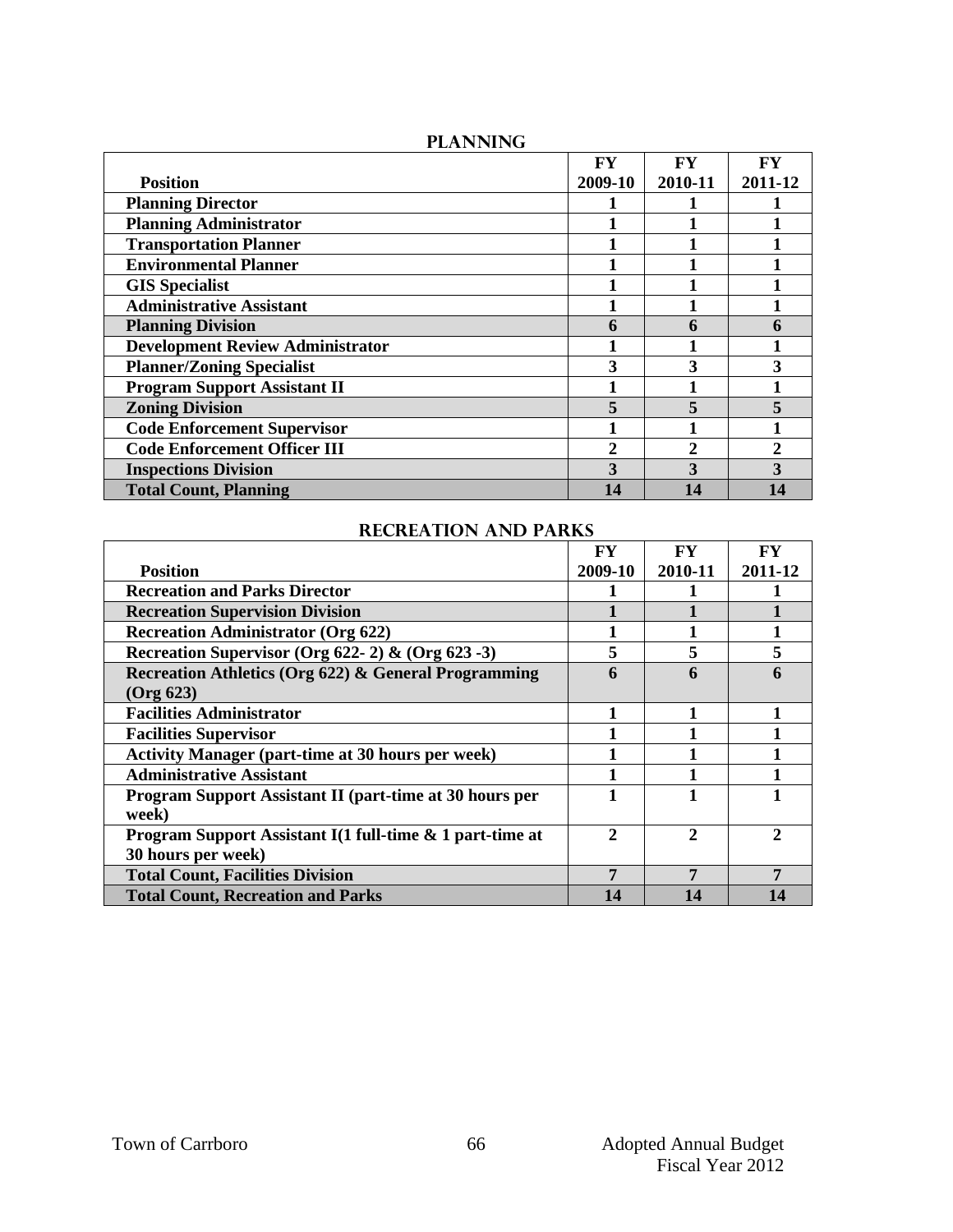# **Positions by Department and Division Level, Continued**

|                                                      | <b>FY</b>               | <b>FY</b>               | <b>FY</b>               |
|------------------------------------------------------|-------------------------|-------------------------|-------------------------|
| <b>Position</b>                                      | 2009-10                 | 2010-11                 | 2011-12                 |
| <b>Public Works Director</b>                         | 1                       | 1                       | 1                       |
| <b>Administrative Analyst</b>                        | 1                       | 1                       | $\mathbf{1}$            |
| <b>Engineering Technician</b>                        | 1                       | $\mathbf{1}$            | 1                       |
| <b>Administrative Assistant</b>                      | $\mathbf{1}$            | $\mathbf{1}$            | 1                       |
| <b>Public Works Supervision</b>                      | $\overline{\mathbf{4}}$ | 4                       | 4                       |
| <b>Street Superintendent</b>                         | $\mathbf{1}$            | 1                       | 1                       |
| <b>Construction Inspector/Crew Leader</b>            | $\mathbf{1}$            | $\mathbf{1}$            | $\mathbf{1}$            |
| <b>Street Crew Leader</b>                            | $\mathbf{1}$            | $\mathbf{1}$            | $\mathbf{1}$            |
| <b>Maintenance/Construction Worker</b>               | 5                       | 5                       | 5                       |
| <b>Signs and Marking Specialist</b>                  | $\mathbf{1}$            | $\mathbf{1}$            | 1                       |
| Maintenance/Construction Worker/Signs & Marking      |                         |                         |                         |
| <b>Assistant</b>                                     | 1                       | 1                       | 1                       |
| <b>Street Maintenance Division</b>                   | 10                      | 10                      | 10                      |
| <b>Solid Waste Supervisor</b>                        | $\mathbf{1}$            | 1                       | $\mathbf{1}$            |
| <b>Solid Waste Equipment Operator II/Crew Leader</b> | $\mathbf{1}$            | 1                       | 1                       |
| <b>Solid Waste Equipment Operator II</b>             | 1                       | 1                       | $\mathbf{1}$            |
| <b>Solid Waste Equipment Operator I</b>              | $\overline{\mathbf{4}}$ | 4                       | $\overline{\mathbf{4}}$ |
| <b>Solid Waste Management Division</b>               | $\overline{7}$          | $\overline{7}$          | $\overline{7}$          |
| <b>Building Maintenance Supervisor</b>               | $\mathbf{1}$            | $\mathbf{1}$            | $\mathbf{1}$            |
| <b>Building Maintenance Assistant</b>                | $\mathbf{1}$            | $\mathbf{1}$            | 1                       |
| <b>Custodian</b>                                     | 1                       | $\mathbf{1}$            | 1                       |
| <b>Central Services Division</b>                     | $\overline{\mathbf{3}}$ | $\overline{\mathbf{3}}$ | $\overline{\mathbf{3}}$ |
| <b>Fleet Maintenance Supervisor</b>                  | 1                       | $\mathbf{1}$            | 1                       |
| <b>Mechanic II</b>                                   | 1                       | $\mathbf{1}$            | 1                       |
| <b>Mechanic I</b>                                    | $\mathbf{1}$            | $\mathbf{1}$            | $\mathbf{1}$            |
| <b>Fleet Maintenance Division</b>                    | $\overline{\mathbf{3}}$ | $\overline{\mathbf{3}}$ | $\overline{\mathbf{3}}$ |
| <b>Landscaping/Grounds Supervisor</b>                | $\mathbf{1}$            | $\mathbf{1}$            | $\mathbf{1}$            |
| <b>Grounds Crew Leader</b>                           | $\overline{2}$          | $\overline{2}$          | $\overline{2}$          |
| <b>Groundskeeper II</b>                              | $\mathbf{1}$            | $\mathbf{1}$            | $\mathbf{1}$            |
| Groundskeeper                                        | $\overline{\mathbf{5}}$ | $\overline{\mathbf{5}}$ | $\overline{\mathbf{5}}$ |
| <b>Landscaping Division</b>                          | $\boldsymbol{9}$        | 9                       | $\boldsymbol{9}$        |
| <b>Total Count, Public Works</b>                     | 36                      | 36                      | 36                      |

## **Public works**

| <b>Total</b><br><b>Town</b><br>of Carrboro<br><b>Count</b> | . | $\epsilon$<br><b>10.</b> | 10. |
|------------------------------------------------------------|---|--------------------------|-----|